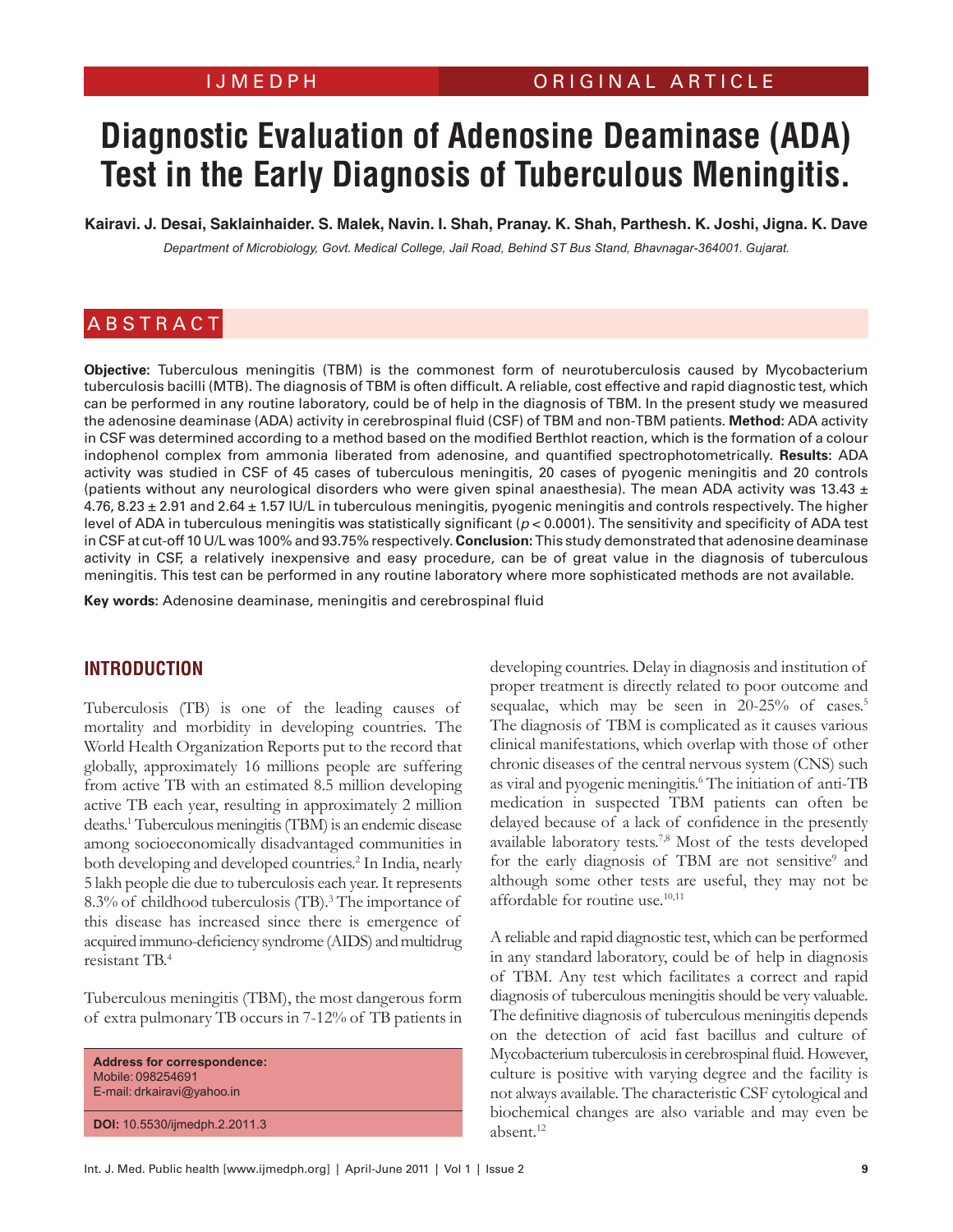Adenosine deaminase (ADA) is an enzyme that catalyzes the deamination of adenosine, forming inosine in the process.13 The chief physiological function of ADA is related to lymphocytic proliferation and differentiation.<sup>14</sup> As a marker of cellular immunity, activity is found to be elevated in those diseases in which there is a cell-mediated immune response.15 The present study was conducted to confirm the usefulness of adenosine deaminase assay for diagnosis of tuberculous meningitis.

#### **MATERIALS AND METHOD**

This diagnostic study was conducted from January 2008 to December 2009. The ADA activity was estimated in 85 cases which include 45 TBM patients, 20 pyogenic meningitis and 20 control (patients without any neurological disorders who were given spinal anaesthesia) cases. The lumbar puncture (LP) was performed by trained medical officer in medicine ward of the same hospital. Informed consents were obtained from the patients and/ or their guardians prior to performing the LP procedure. The TBM patients were confirmed by clear signs and symptoms with AFB and/or culture positivity for bacteria or good response to antituberculous drugs. In pyogenic meningitis, the presence of other bacterial infection was confirmed by culture or staining smears positivity. The control cases included those who had no evidence of central nervous system (CNS) disorder or bacterial/viral infections. This study was approved by the Ethical Review Committee.

Adenosine deaminase (ADA) activity assay: ADA activity was assayed on the same day of the collection of CSF samples. The ADA activity was measured by the spectrophotometric method described by Guisti and Galanti.16 Ammonia forms under treatment of adenosine

| Table 1: Comparison of CSF ADA levels in different<br><b>groups</b> |        |                           |      |               |  |
|---------------------------------------------------------------------|--------|---------------------------|------|---------------|--|
| <b>Groups</b>                                                       | No. of | <b>CSF ADA level IU/L</b> |      |               |  |
|                                                                     | cases  | Mean                      | SD   | Range         |  |
| Tuberculous meningitis                                              | 45     | 13.43                     | 4.76 | 4.95-32.59    |  |
| Pyogenic meningitis                                                 | 20     | 8.23                      | 2.91 | 3.96-12.45    |  |
| Controls                                                            | 20     | 2.64                      | 1.57 | $0.00 - 3.79$ |  |

| Table 2: ADA test positivity in reference to culture |                 |                 |       |  |  |
|------------------------------------------------------|-----------------|-----------------|-------|--|--|
| <b>CULTURE</b>                                       |                 |                 |       |  |  |
| <b>ADA test cut-off</b>                              | <b>Positive</b> | <b>Negative</b> | Total |  |  |
| $>10$ U/L                                            | 13              |                 | 15    |  |  |
| $<$ 10U/L                                            | O               | 30              | 30    |  |  |
| Total                                                | 13              | 32              | 45    |  |  |

to adenosine deaminase present in sample to give an intensely blue indophenol with sodium hypochlorite and phenol in alkaline solution as determined by modification Berthelot's reaction. Sodium nitroprusside is used as the catalyst. The ammonia concentration is directly proportional to the absorbance of the indophenols measured at wavelength 570 nm. ADA activity was expressed as international unit (IU/L). For this ADA activity assay ADA – MTB Kit was used developed by Tulip Diagnostic Lab., India.

#### **STATISTICAL ANALYSIS**

Data were represented as Mean  $\pm$  SD and statistical analysis was done. By applying chi-square test *p*-value <0.0001 was established as statistically highly significant.

### **RESULTS**

Table 1 gives the ADA values in the various groups. The mean ADA activity was  $13.43 \pm 4.76$ ,  $8.23 \pm 2.91$  and  $2.64 \pm 1.57$  IU/L in tuberculous meningitis, pyogenic meningitis and controls respectively. The higher level of ADA in tuberculous meningitis was statistically significant  $(p < 0.0001)$ 

Out of 45 TBM patients, 13 were confirmed TBM and the rest 32 cases belonged to clinical TBM. The mean CSF ADA activity in the confirmed TBM (14.5 IU/1) was significantly raised  $(p < 0.001)$  as compared to clinical TBM group. (7.83 IU/1).

Table 2 shows comparison of ADA test with culture. From Table 2, the sensitivity and specificity of ADA test in CSF at cut-off 10 U/L was 100% and 93.75% respectively. Positive predictive value of the ADA test is 86.66% and negative predictive value is 100%.

| Table 3: shows distribution of TB meningitis cases<br>according to sex. $(n = 45)$ |                  |                |  |
|------------------------------------------------------------------------------------|------------------|----------------|--|
| <b>Sex</b>                                                                         | <b>Frequency</b> | <b>Percent</b> |  |
|                                                                                    | 21               | 46.7%          |  |
| M                                                                                  | 24               | 53.3%          |  |

**Table 4: shows distribution of TB meningitis cases according to age. (***n* **= 45)**

| Age      | <b>Frequency</b> | Percentage |
|----------|------------------|------------|
| 1 to 15  | 39               | 86.7%      |
| 16 to 30 | 2                | 4.4%       |
| 31 to 45 | 3                | 6.7%       |
| >45      |                  | 2.2%       |
|          |                  |            |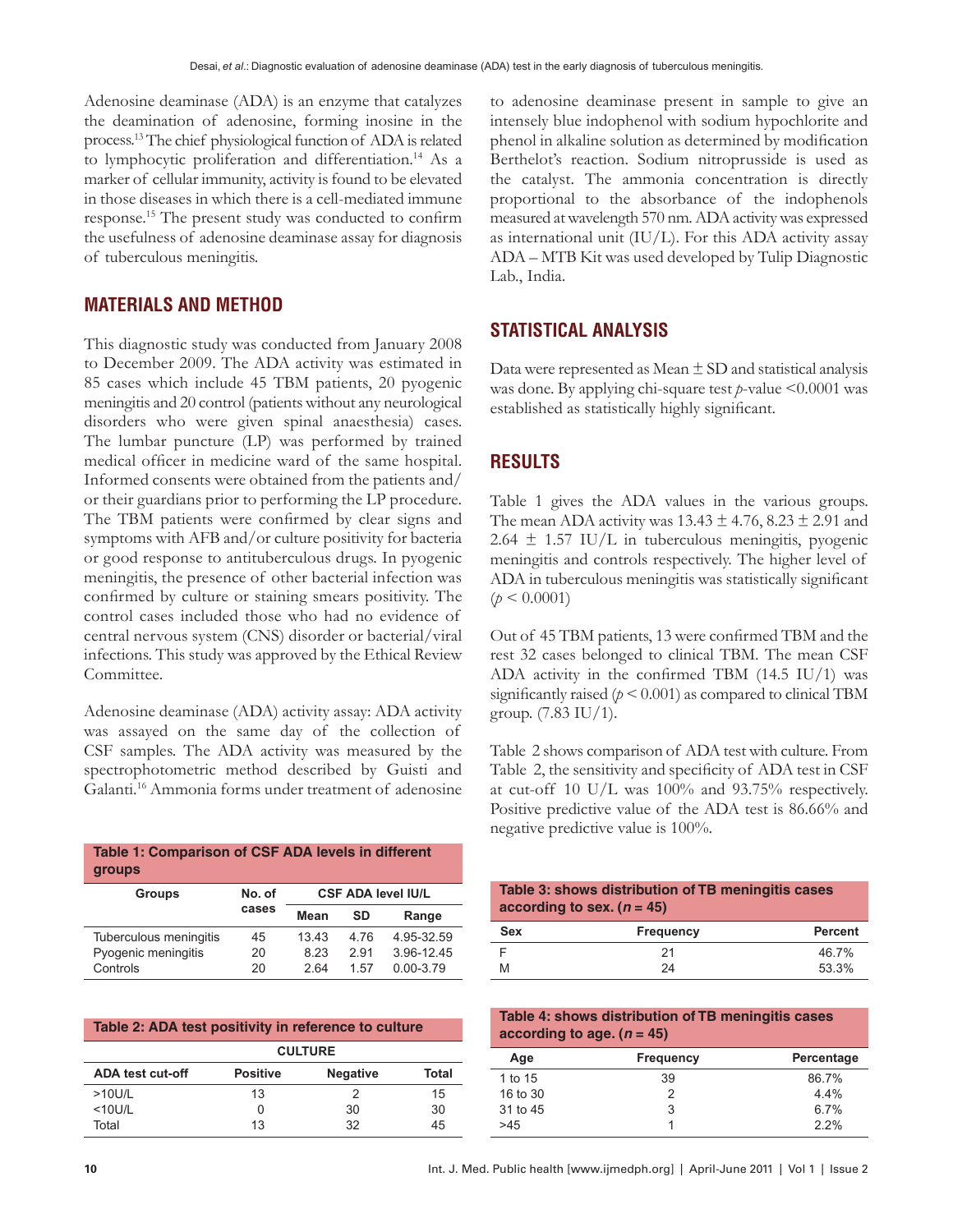#### **DISCUSSION**

Most developing countries have the dubious distinction of having higher prevalence and incidence of tuberculosis and lack of well equipped laboratory services for proper diagnosis of tubercular meningitis. Early confirmatory diagnosis of TBM is difficult to establish because of its pleomorphic clinical presentation.17 Delayed diagnosis and treatment may be associated with many serious CNS complications.18 The most commonly used laboratory method for the definitive diagnosis of TBM is to demonstrate the presence of tubercle bacilli either by smear and/or culture. However, direct smear methods are often negative in CSF samples and culturing of MTB takes 4-6 weeks to show the growth.19,20

Although many sensitive tests involving molecular diagnostics have been available for rapid diagnosis of TB, yet, such a technology is not available in many developing countries. The estimation of ADA activity in body fluid therefore serves as a good and reliable tool in the diagnosis of TB pleural effusion and tubercular meningitis as well as their management especially when other clinical laboratory tests are negative within sensitive limit.21

Newer method such as those involving amplification of bacterial DNA by the PCR is incompletely assessed and not available for widespread use in most hospitals of the developing countries. The sensitivity of the PCR technique varies from 33.0% to 90.0% with a specificity of 88.0% to 100.0%.22 Various immunoassays such as antigen and/ or Ab detection in CSF samples have been developed with variable sensitivities and specificities.<sup>12,15,17</sup>

The result of the present study showed that mean CSF ADA level in TBM patients (13.43 U/L) was significantly raised  $(P < 0.0001)$  as compared to pyogenic meningitis and controls; a finding similar to that of other studies.23,24,25,12

In the present study, a cut-off CSF ADA level of >10 U/L was considered for the diagnosis of TBM with sensitivity and specificity of 100 and 93.75 per cent, respectively. Rajendra Prasad et al<sup>12</sup> shows that sensitivity and specificity of ADA test for diagnosis of tuberculous meningitis was 100% and 97.87% respectively. OP Mishra et al<sup>26</sup> said that a cut off CSF ADA level of >5 IU/L was consider for the diagnosis of tubercular meningitis, and the ADA test had sensitivity and specificity of 89% and 92% respectively. Gambhir et al<sup>27</sup> reported a low sensitivity of  $44.0\%$  and specificity of 75.0% for ADA test with a cut off value 8 IU/L/min, which showed overlap between TBM and non-TBM patients, especially for infectious neurological disorders like pyogenic meningitis.

Verajit et al<sup>28</sup> identified a CSF ADA level of 15.5 IU/L as the cut off value with a sensitivity of 75% and a specificity of 93%, lower sensitivity in this study may be due to higher value of cut-off for ADA test used. N.Selvakumar et al<sup>29</sup> shows that sensitivity and specificity of ADA test in tuberculous meningitis is about 96% and 82% respectively.

In conclusion, ADA estimation in the CSF is simple, inexpensive and a rapid method to help the physician make an early diagnosis of tuberculous meningitis. This test should be done as a routine laboratory test on the CSF in areas with similar incidences of tuberculous meningitis exist.

## **REFRENCES**

- 1. WHO reports 2003, Global TB control, surveillance, planning, financing; communicable diseases, WHO, Geneva pp-1.
- 2. Mastroianni, C.M., Paolotti, F., Lichtrer, M.D., Agostino, C., Vullo, V. and Delia, S. (1997) Cerebrospinal fluid cytokines in patients with tuberculous meningitis. Clin Immunopathology 84, 171-176.
- 3. Tandon, P.N. (1999) Neurotuberculosis: Clinical aspects. In: Neurology in Tropics. Chopra, J.S. and Sawhney, I.M.S. (eds.) Churchill Livingstone Ltd.. 358-389.
- 4. Thweites, G., Chan, T.T.H., Mai, N.T.H. *et al*. (2000) Tuberculous meningitis. J Neurol Neurosurg and Psychait 68, 289-299.
- 5. Garcia-Monco, J.C. (1999) CNS Tuberculosis. In: Neurologic Clinics. Marra, C.M. (ed.). 17(4), 737-760.
- 6. Kashyap RS, Biswas SK, Agarwal N, Chandak N, Purohit HJ, Taori GM, Daginawala HF: Significance of 30 KD protein marker as diagnostic marker in CSF of tuberculous meningitis. Ann Ind Acad Neurl 2001, 4:197-201.
- 7. Kashyap RS, Kainthla RP, Purohit HJ, Chandak N, Agarwal N, Taori GM, Daginawala HF: Rapid diagnosis of tuberculous meningitis using the simple Dot ELISA method. Med Sci Monit 2003,9:123-126.
- 8. Kashyap RS, Biswas SK, Purohit HJ, Chandak N, Agarwal N, Taori GM, Daginawala HF: Application of Mancini technique as a diagnostic test in CSF of tuberculous meningitis patients. Med Sci Monit 2002, 8:95-98.
- 9. Kilpatrick ME, Girgis NI, Yassin MW, Abu el Ella AA: Tuberculous meningitis – clinical and laboratory review of 100 patients. J Hyg (London) 1986, 96:231-238.
- 10. Kashyap RS, Kainthla RP, Satpute RM, Agarwal NP, Chandak NH, Purohit HJ, Taori GM, Daginawala HF: Differential diagnosis of tuberculous meningitis from partially treated cases of pyogenic meningitis by cell ELISA. BMC Neurology 2004, 4:16.
- 11. Radhakrishnan VV, Mathai A: Detection of Mycobacterium tuberculosis antigen 5 in cerebrospinal fluid by inhibition ELISA and its diagnostic potential in tuberculous meningitis. J Infect Dis 1991, 163:650-652.
- 12. Prasad R, Kumar A, Khanna BK *et al*. Adenosine deaminase activity in cerebrospinal fluid for diagnosis of tuberculous meningitis. Indian J Tub 1991; 38:99-102.
- 13. Fox IH, Kelly WN: The role of adenosine deaminase and 2'deoxyadensoine in mammalian cells. Ann Rev Biochem 1978, 47:655-686.
- 14. Erel O, Kocyigit A, Gurel MS, Bulut V, Seyrek A, *et al*.: Adenosine Deaminase activities in sera, lymphocytes and granulocytes in patients with cutaneous Leishmaniasis. Mem Inst Oswaldo Cruz, Rio de Janeiro 1998, 93:491-494.
- 15. Galanti B, Nardiello S, Russo M, Fiorentino F: Increased lymphocyte adenosine deaminase in typhoid fever. Scand J Infect Dis 1981, 13:47-50.
- 16. Guisti G, Galanti B. Colorimetric method. In: Bergmeyer H ed Methods of enzymatic analysis. 3<sup>rd</sup> ed Weinheim: Verlag Chemic 1974, 315-23.
- 17. Kashyap RS, Biswas SK, Purohit HJ *et al*. Application of Mancini technique as a diagnostic test in CSF of tuberculous meningitis patients. Med Sci Monnit 2002; 8:95-8.